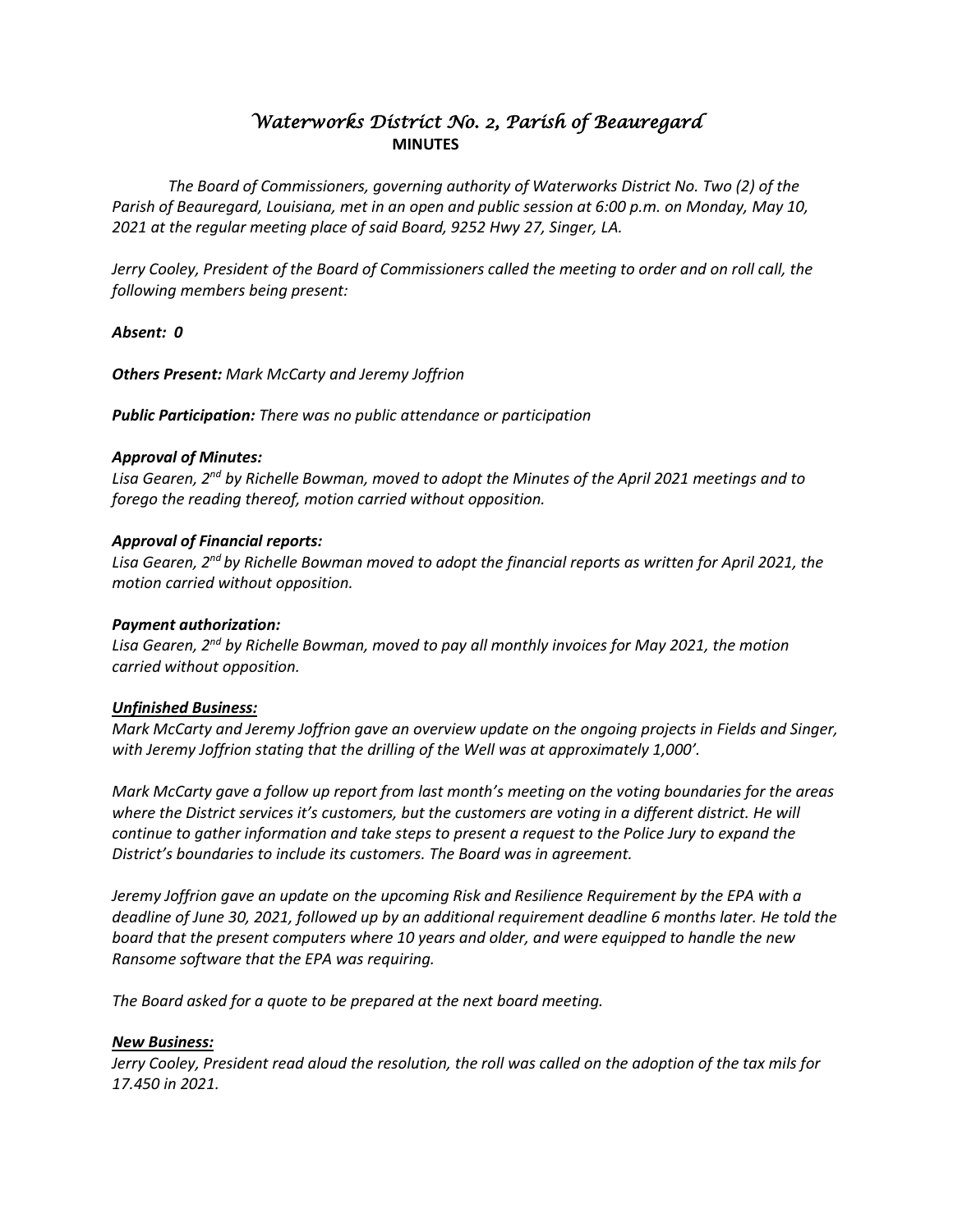*Bill White, 2nd by Caroll Johnson, moved to adopt the 17.450 tax mils for 2021, the motion carried without opposition, and the resolution was adopted by the following votes:*

| Yeas:      | $\mathbf{5}$ | Bill White, Jerry Cooley, Lisa Gearen, Richelle Bowman, Caroll Johnson |
|------------|--------------|------------------------------------------------------------------------|
| Navs:      |              |                                                                        |
| Abstained: |              |                                                                        |
| Absent:    |              |                                                                        |

*Richelle Bowman, 2nd by Lisa Gearen, moved to purchase the SEMS program for the Risk and Resilience Act in the amount of \$1,250.00, to be reviewed and renewed if needed at the end of the 5-year contract, the motion carried without opposition.*

*The board discussed the policy that was put in place to include an annual U.S. CPI (Inflation) rate for water maintenance in January 2020 for a period of 5 years, but to be reviewed annually. An agreement was reached to proceed as set into policy.*

*Lisa Gearen, 2nd by Bill White, moved to implement the U.S. CPI Factor of 3.1% starting with the August billing period, the motion carried without opposition, and was adopted by the following votes:*

| Yeas:      | $\overline{\mathbf{5}}$ | Bill White, Jerry Cooley, Lisa Gearen, Richelle Bowman, Caroll Johnson |
|------------|-------------------------|------------------------------------------------------------------------|
| Navs:      |                         |                                                                        |
| Abstained: |                         |                                                                        |
| Absent:    |                         |                                                                        |

### *Maintenance Report: Jeremy Joffrion*

*a) Jeremy Joffrion gave an overview of work orders and maintenance for the month of April 2021*

*b) He discussed that Mathieu Rose and William Dunham's have enough of educational and experience points to test for their level 4's.*

*c) Caroll Johnson, 2nd by Richelle Bowman, moved to extend the 3" water main line on Ben Elston Road to Hwy 27, for approximately \$7,131.77 after receiving the information from Mark McCarty that the pressure on the road was sustainable if the plans for a mobile home park went through in the future. The motion carried without opposition.*

#### *Secretary Report: Paula Rose*

*a) Richelle Bowman, 2nd by Bill White move to purchase a letter folding machine for bills for approximately \$3,500, the motion carried without opposition.*

*b) The secretary gave an update on the expenditures for the DWRFL projects in the amount of \$251,491.08*

### *Adjournment:*

*There being no further business, upon a motion by Lisa Gearen, 2nd by Richelle Bowman, the meeting was adjourned, the motion carried without opposition.*